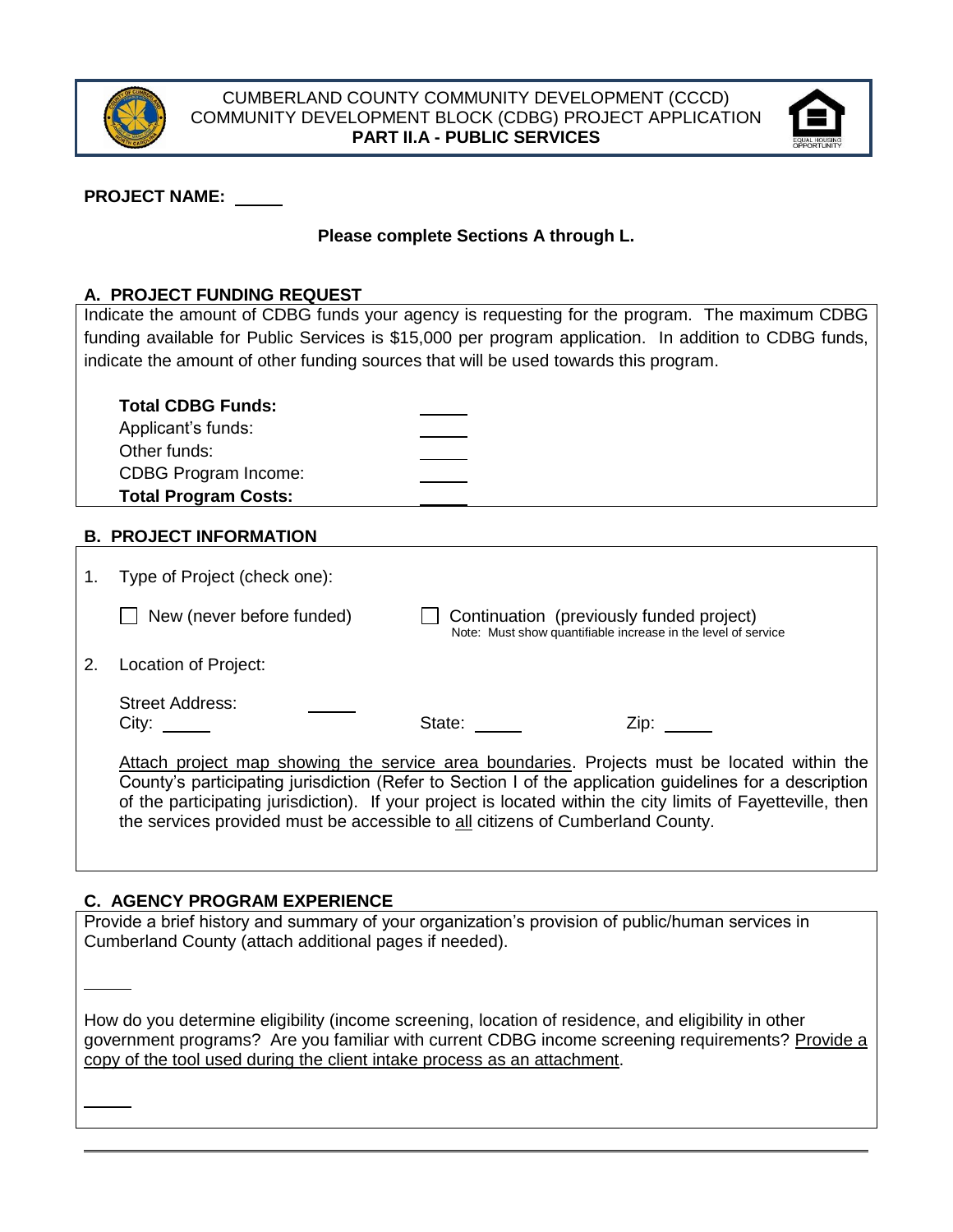Describe the process your agency uses to a) assess community needs, b) obtain input from clients on service delivery and c) ensure the services are delivered by culturally competent staff in a culturally competent manner. How often is this completed?

## **D. PROJECT NEED AND SERVICE DELIVERY (Attach Additional Sheets If Necessary)**

In the space below discuss the need for the type of service this proposal will address and how it relates to Cumberland County Community Development's 2015-2020 Consolidated Plan Goals and Objectives. (Refer to the CDBG – Public Services Application Guidelines for a list of Consolidated Plan Goals). In your narrative be sure to address the services your agency will provide; the population group to be served; the need for the service proposed; what is the existing level of service for the population group; how has this need been met over the past two to three years; has the need changed over the past two to three years, and what are the gaps in providing the proposed services. (Attach additional sheets if necessary).

Explain how the proposed public service project is not a duplication of an existing service in Cumberland County or how the proposed public service project would better service the community.

What outreach methods will be used to make the proposed project services known and available to eligible Consortium residents, including persons residing in rural and isolated areas?

Will the project provide a new service or a quantifiable increase in the current level of service? *If the proposed project is a new project or a continuing project that is requesting an increase in funding, 1.) state what your current level of service is; 2.) state what your current CDBG funding amount for this project is, if any; and 3.) indicate in quantitative terms how the new or increased CDBG funding will be used to provide a new service or quantifiable increase in the current level of service. Projects must demonstrate that new or increased funding does not merely replace other state or local government funding for an existing service in order to be eligible for funding. Continuing projects that were originally funded for a new or increased level of service are eligible for continued funding at the same or lower level; increased requests for funding must be tied to a cost of living increase or to new or increased levels of service.*

What are the specific output goals for the proposed project?

Persons Served In Cumberland County. Indicate the number of unduplicated persons to be assisted in total and the number of unduplicated persons to be assisted with CDBG funds for each year of funding requested. Unduplicated means that each person served by the project is counted only once during the program year. Estimate the number of families/households in Cumberland County to be assisted with CDBG funds (subset of the number of persons to be assisted with CDBG funds).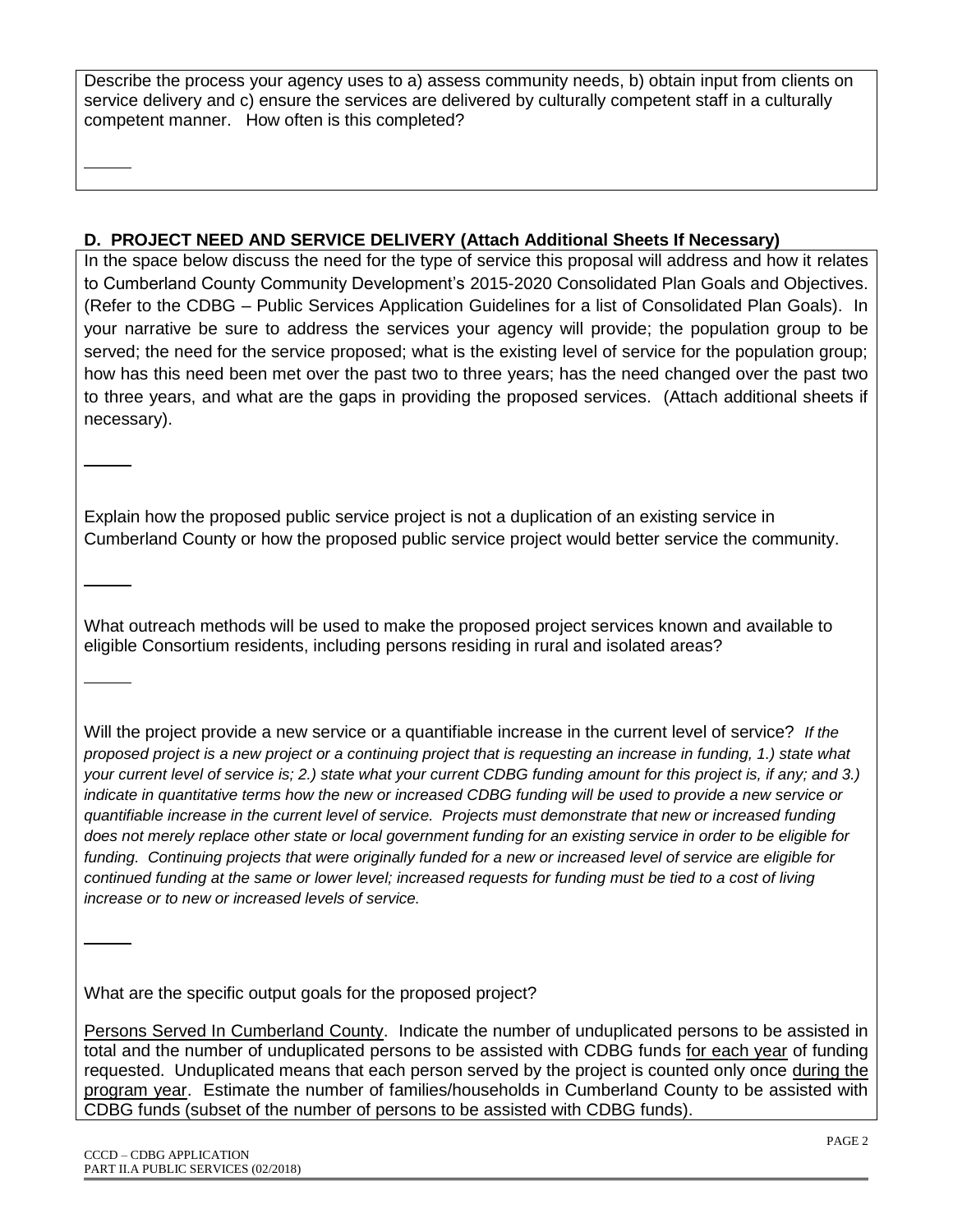|                                                                                                                                                                                                                        | Projected | If Funded w/CDBG funds<br>in Previous Years |      |
|------------------------------------------------------------------------------------------------------------------------------------------------------------------------------------------------------------------------|-----------|---------------------------------------------|------|
|                                                                                                                                                                                                                        | 2018      | 2017                                        | 2016 |
| Total <b>persons</b> receiving assistance in the<br>proposed project/program                                                                                                                                           |           |                                             |      |
| 2. Total low to moderate-income persons receiving<br>assistance in the proposed project/program                                                                                                                        |           |                                             |      |
| 3. Total families / Households receiving<br>assistance in the proposed project/program<br>(subset of Q1.)                                                                                                              |           |                                             |      |
| 4. Total low to moderate-income families /<br>households receiving assistance in the<br>proposed project/program (subset of Q2.)<br>Do you plan to exclusively serve any of the following (check the appropriate box): |           |                                             |      |
| Homeless Families/Individuals                                                                                                                                                                                          |           |                                             |      |
| Senior Citizens (62 and older)                                                                                                                                                                                         |           |                                             |      |
| Youth                                                                                                                                                                                                                  |           |                                             |      |
| <b>Battered Persons</b>                                                                                                                                                                                                |           |                                             |      |
| Mentally / Physically Disabled                                                                                                                                                                                         |           |                                             |      |
| Other (specify):                                                                                                                                                                                                       |           |                                             |      |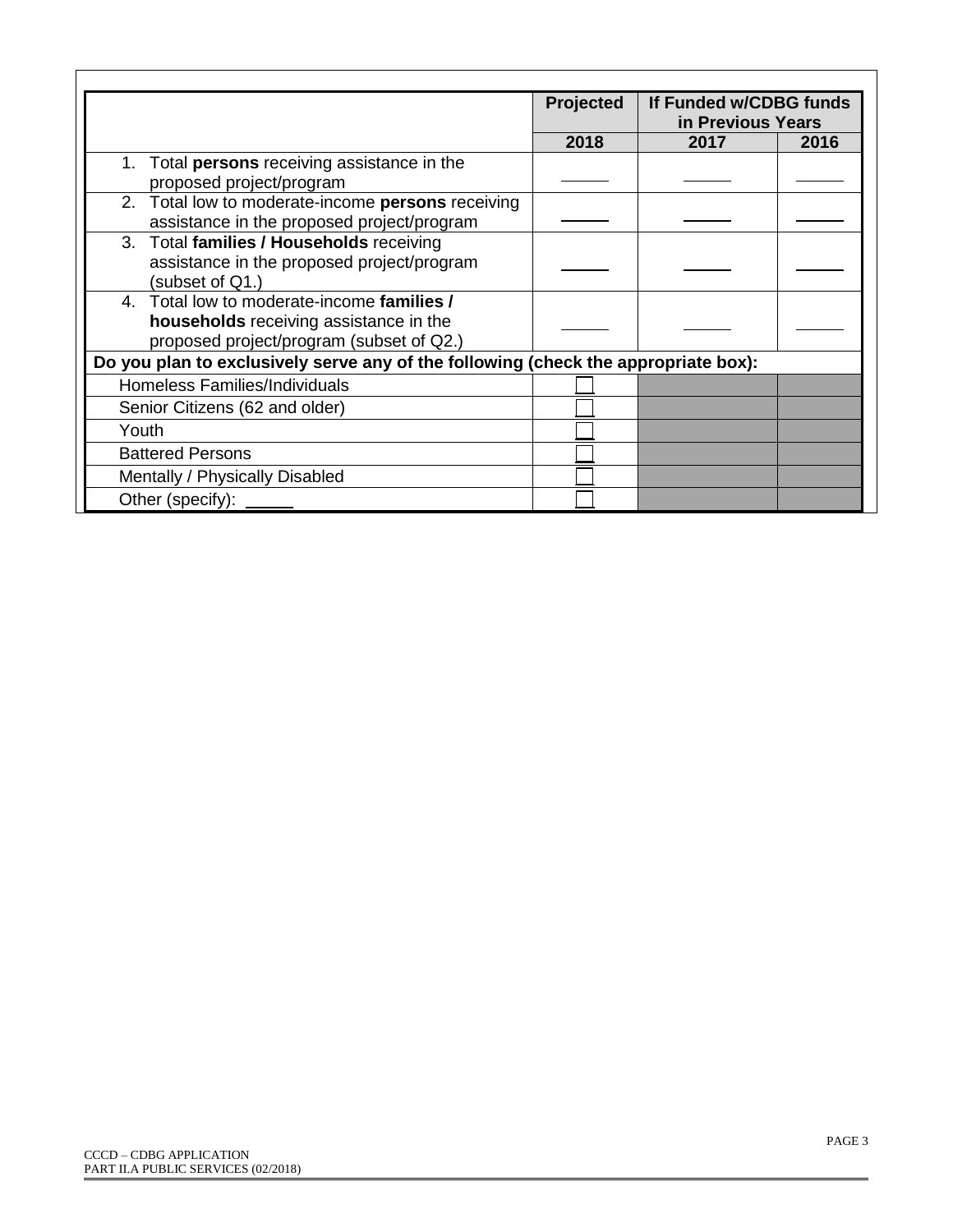## **E. NATIONAL OBJECTIVE**

If applying for CDBG funds, the project must meet one of three national objectives (Refer to application guidelines for details):

- 1. Benefit low- and moderate-income (LMI) persons,
- 2. Aid in the prevention or elimination of slums or blight, or
- 3. Meet community development needs having a particular urgency.

Please indicate which national objective your project/program will meet by selecting one of the three categories listed. Under the selected category, provide the information needed for that category.

|  | Category 1: Benefit low- and moderate-income persons [570.208[(a)]                       |
|--|------------------------------------------------------------------------------------------|
|  | Indicate how this project/program would benefit LMI persons by selecting the appropriate |
|  | subcategories (LMI Limited Clientele, LMI Housing, Job Creation, or LMI Area).           |

#### **a. LMI Limited Clientele**

Check  $\boxtimes$  the one box below that supports the method of qualification that demonstrates how your proposed activity meets the Limited Clientele national objective (presumed benefit or family size and income).

П Presumed Benefit - To qualify under this subcategory, a limited clientele activity must meet one of the following tests:

Exclusively benefit a clientele who are generally *presumed by HUD to be principally L/M income persons.* The following groups are currently presumed by HUD to be made up principally of L/M income persons:

- abused children,
	- elderly persons, (defined as 62 years of age and older)
- battered spouses,
- homeless persons,
	- severely disabled persons
	- persons living with AIDS, and
	- Immigrant farm workers.
- Require *information on family size and income* so that it is evident that *at least 51%* of the clientele are persons whose family income does not exceed the L/M income limit. (This includes the case where the activity is restricted *exclusively to L/M* income persons). *Reference: §570.208(a)(2)(i)(B) and (C)*

An example of the current HUD Income Guidelines are found in the application guidelines.

#### **b. LMI Housing:**

П

- Single Family (household must be 100% LMI)
- Multi-Unit (at least 51% of the units must be available to LMI tenants)

#### **c. Job Creation**

 $\Box$  at least 51% of the jobs created must be for LMI residents

#### **d. Low/Moderate Income Area (LMA) Benefit**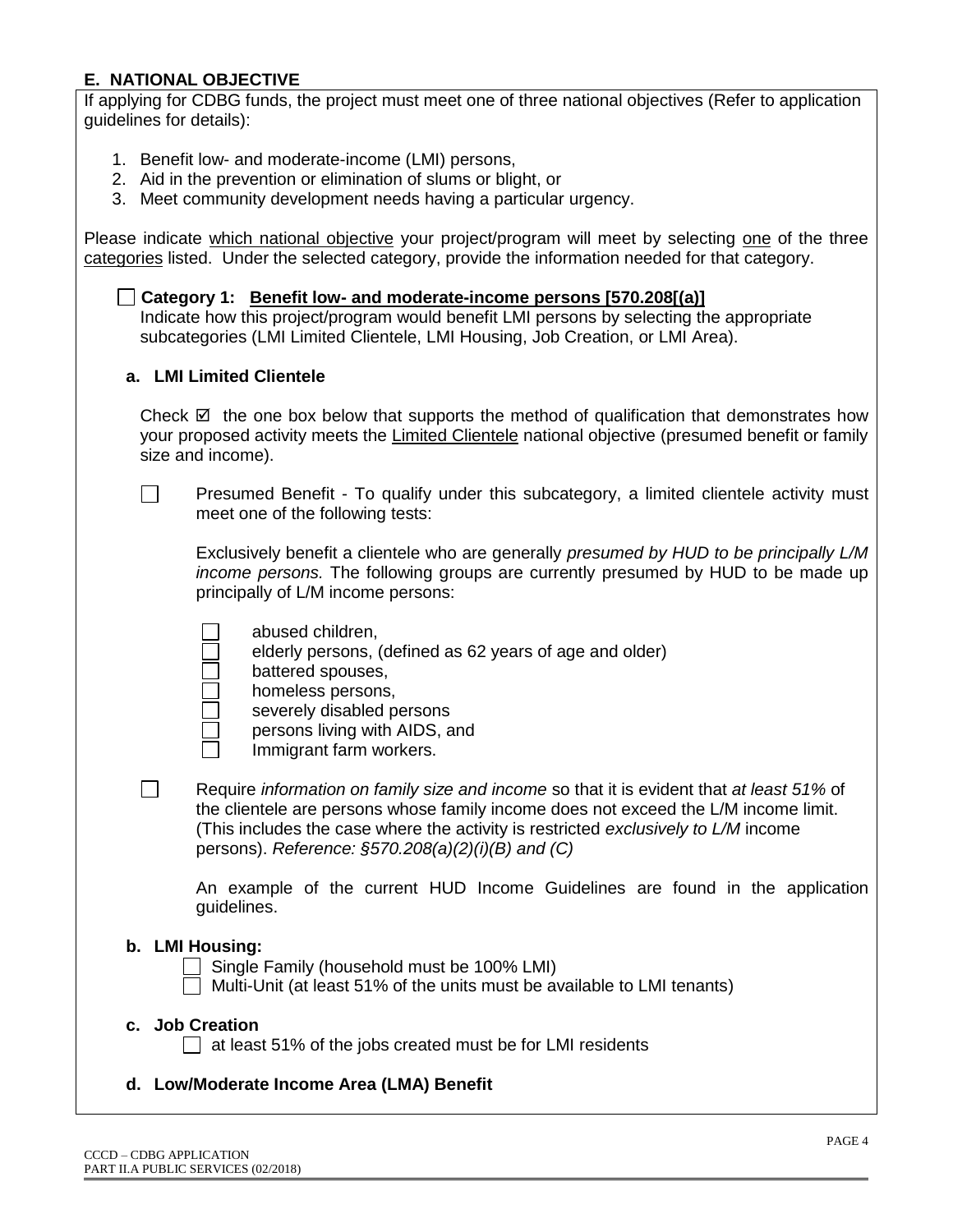There are two ways to qualify for Area Benefit. Check  $\boxtimes$  the box and provide the information which supports the method of qualification that demonstrates how your proposed activity meets this national objective:

 **Area Benefit / Census Tract(s) \ and Block Group(s) and number of residents in Service Delivery Area.** (Consult with CCCD Staff to obtain HUD formula census data.)

| Census Tract / Block Group Project Information |                   |                   |                   |           |
|------------------------------------------------|-------------------|-------------------|-------------------|-----------|
| <b>Census</b>                                  | <b>Block</b>      | <b>Total</b>      | Low/Mod           |           |
| Tract(s)                                       | Group(s)          | <b>Population</b> | <b>Population</b> | % Low Mod |
|                                                |                   |                   |                   |           |
|                                                |                   |                   |                   |           |
|                                                |                   |                   |                   |           |
|                                                |                   |                   |                   |           |
|                                                | <b>Area Total</b> |                   |                   |           |

### **Census Tract / Block Group Project Information**

### **Area Benefit / Survey of Residents in Defined Service Delivery Area**

If a grantee has reason to believe that the available census data does not reflect current relative income levels in an area, or where the area does not coincide sufficiently well with census boundaries, HUD will accept information obtained by the grantee from use of a special survey of the residents of the area. The grantee must obtain HUD's approval of the survey instrument and other methodological aspects of the survey for this purpose. HUD will approve the survey where it determines that it meets standards of statistical reliability that are comparable to that of the Decennial Census data for areas of similar size.

HUD requires documenting the following Survey Results in the Low and Moderate Income Worksheet to determine level of eligibility: Complete this table if the National Objective is determined via the Survey Instrument methodology.

|                | <b>Action</b>                                                                            | <b>Required</b><br>(Assuming 95%<br><b>Confidence Level)</b> | <b>Expected</b> |
|----------------|------------------------------------------------------------------------------------------|--------------------------------------------------------------|-----------------|
|                | Number of Families in Project Service Benefit Area                                       |                                                              |                 |
| 2              | Number of families interviewed (surveyed)                                                |                                                              |                 |
| 3              | Number of persons in the families interviewed                                            |                                                              | $\star$         |
| $\overline{4}$ | Number of persons in the families interviewed who are low<br>and moderate-income persons |                                                              |                 |
| 5              | Divide Line 4 by Line 3                                                                  |                                                              |                 |
| 6              | Multiply Line 5 by 100. This is % of LMI persons in service<br>area                      | %                                                            | $\%$            |

Assuming 2.59 persons per household

#### **Category 2: Prevention or Elimination of Slums or Blight [570.208(b)]**

#### **Slums or blight on an area basis**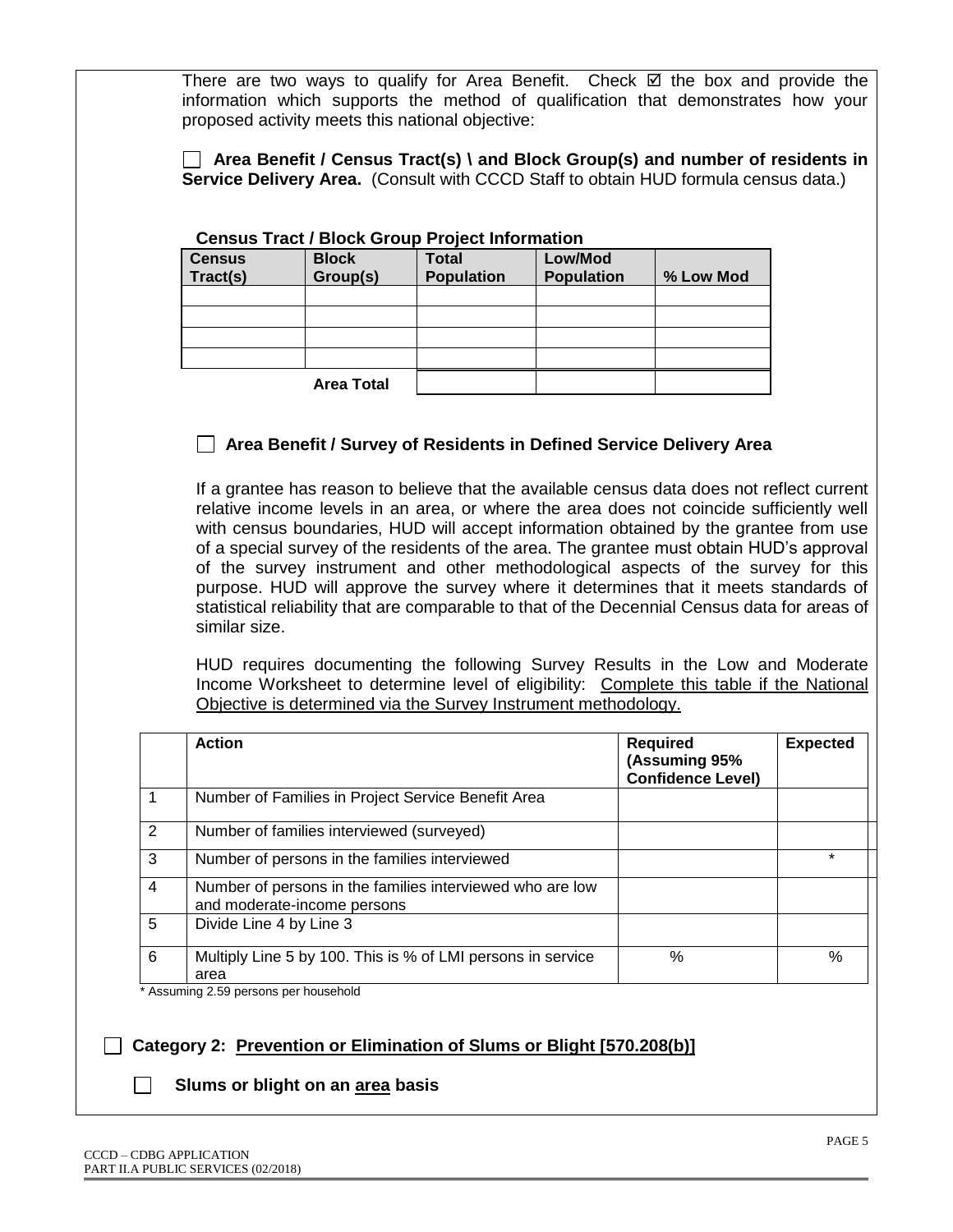The designated area in which the activity occurs must meet the definition of a slum, blighted, deteriorated or deteriorating area under state or local law. Documentation must be provided (along with this application) indicating how the area meets either one of the two conditions specified below:

- $\circ$  Public improvements throughout the area are in a general state of deterioration; or
- $\circ$  At least 25 percent of the properties throughout the area exhibit one or more of the following:
	- Physical deterioration of buildings/improvements;
	- Abandonment of properties:
	- Chronic high occupancy turnover rates or chronic high vacancy rates in commercial or industrial buildings;
	- Significant declines in property values or abnormally low property values relative to other areas in the community; or
	- Known or suspected environmental contamination.

*Examples of eligible activities include: assistance to commercial or industrial businesses, public facilities or improvements, and code enforcement in a blighted neighborhood.* 

### **Slums or blight on a spot basis**

These are activities that eliminate specific conditions of blight or physical decay on a spot basis and are not located in a slum or blighted area.

*Examples of activities under this category are acquisition, clearance, relocation, historic preservation, remediation of environmentally contaminated properties, and building rehabilitation activities.* 

*Rehabilitation is limited to the extent necessary to eliminate a specific condition detrimental to public health and safety.*

#### **Category 3. Meets an Urgent Need [570.208(c)]**

#### **Need** Urgent Need

An activity designed to alleviate existing conditions that have a particular urgency. Examples include reconstruction of water and sewer lines destroyed by major catastrophes or emergencies such as floods or tornadoes.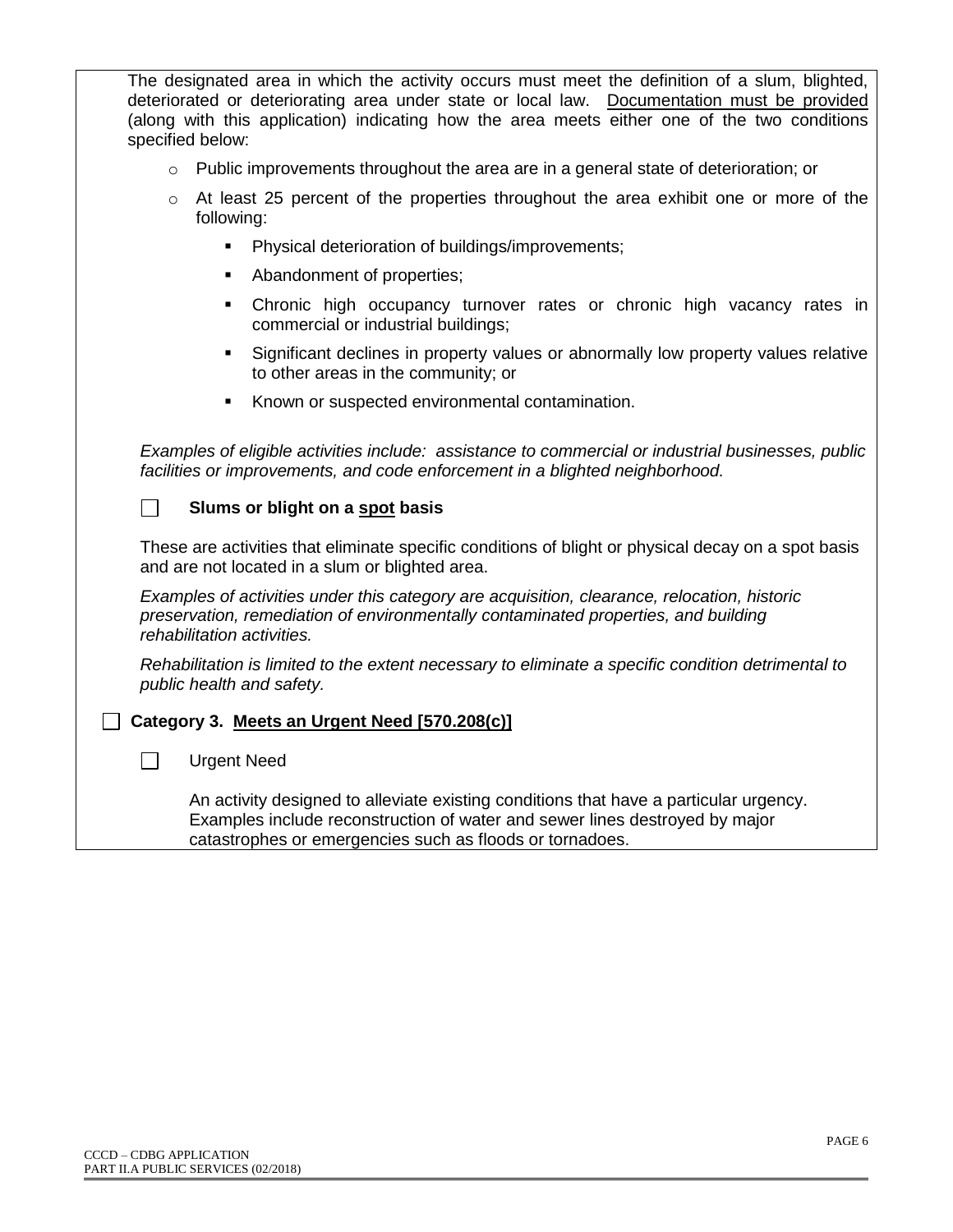## **F. ELIGIBILITY (PUBLIC SERVICES)**

Check  $\boxtimes$  the main activity that you have determined your project would qualify under:

| <b>Activity</b>                                    | <b>CFR</b><br><b>Citation</b> | <b>HUD</b><br><b>Matrix</b><br>Code | <b>Check</b><br><b>Activity</b> |
|----------------------------------------------------|-------------------------------|-------------------------------------|---------------------------------|
| <b>Public Services</b>                             |                               |                                     |                                 |
| Operating Costs of Homeless/Aids Patients Programs |                               | 03T                                 |                                 |
| <b>Public Services (General)</b>                   | 570.201(e)                    | 05                                  |                                 |
| <b>Senior Services</b>                             | 570.201(e)                    | 05A                                 |                                 |
| <b>Handicapped Services</b>                        | 570.201(e)                    | 05B                                 |                                 |
| <b>Legal Services</b>                              | 570.201(e)                    | 05C                                 |                                 |
| <b>Youth Services</b>                              | 570.201(e)                    | 05D                                 |                                 |
| <b>Transportation Services</b>                     | 570.201(e)                    | 05E                                 |                                 |
| <b>Substance Abuse Services</b>                    | 570.201(e)                    | 05F                                 |                                 |
| <b>Battered and Abused Spouses</b>                 | 570.201(e)                    | 05G                                 |                                 |
| <b>Employment Training</b>                         | 570.201(e)                    | 05H                                 |                                 |
| <b>Crime Awareness</b>                             | 570.201(e)                    | 051                                 |                                 |
| <b>Fair Housing Activities</b>                     | 570.201(e)                    | 05J                                 |                                 |
| <b>Tenant/Landlord Counseling</b>                  | 570.201(e)                    | 05K                                 |                                 |
| <b>Child Care Services</b>                         | 570.201(e)                    | 05L                                 |                                 |
| <b>Health Services</b>                             | 570.201(e)                    | 05M                                 |                                 |
| Abused and Neglected Children                      | 570.201(e)                    | 05N                                 |                                 |
| <b>Mental Health Services</b>                      | 570.201(e)                    | 05O                                 |                                 |
| <b>Subsistence Payments</b>                        | 570.204                       | 05Q                                 |                                 |
| Homeownership Assistance (not direct)              | 570.204                       | 05R                                 |                                 |
| <b>Rental Housing Subsidies</b>                    | 570.204                       | 05S                                 |                                 |
| <b>Security Deposits</b>                           | 570.204                       | 05T                                 |                                 |
| <b>Interim Assistance</b>                          | 570.201(f)                    | 06                                  |                                 |
| Other (specify):                                   |                               | $-$                                 |                                 |

\*As associated with one of the activities noted above it.

Provide (in narrative) why you feel the project falls within that category.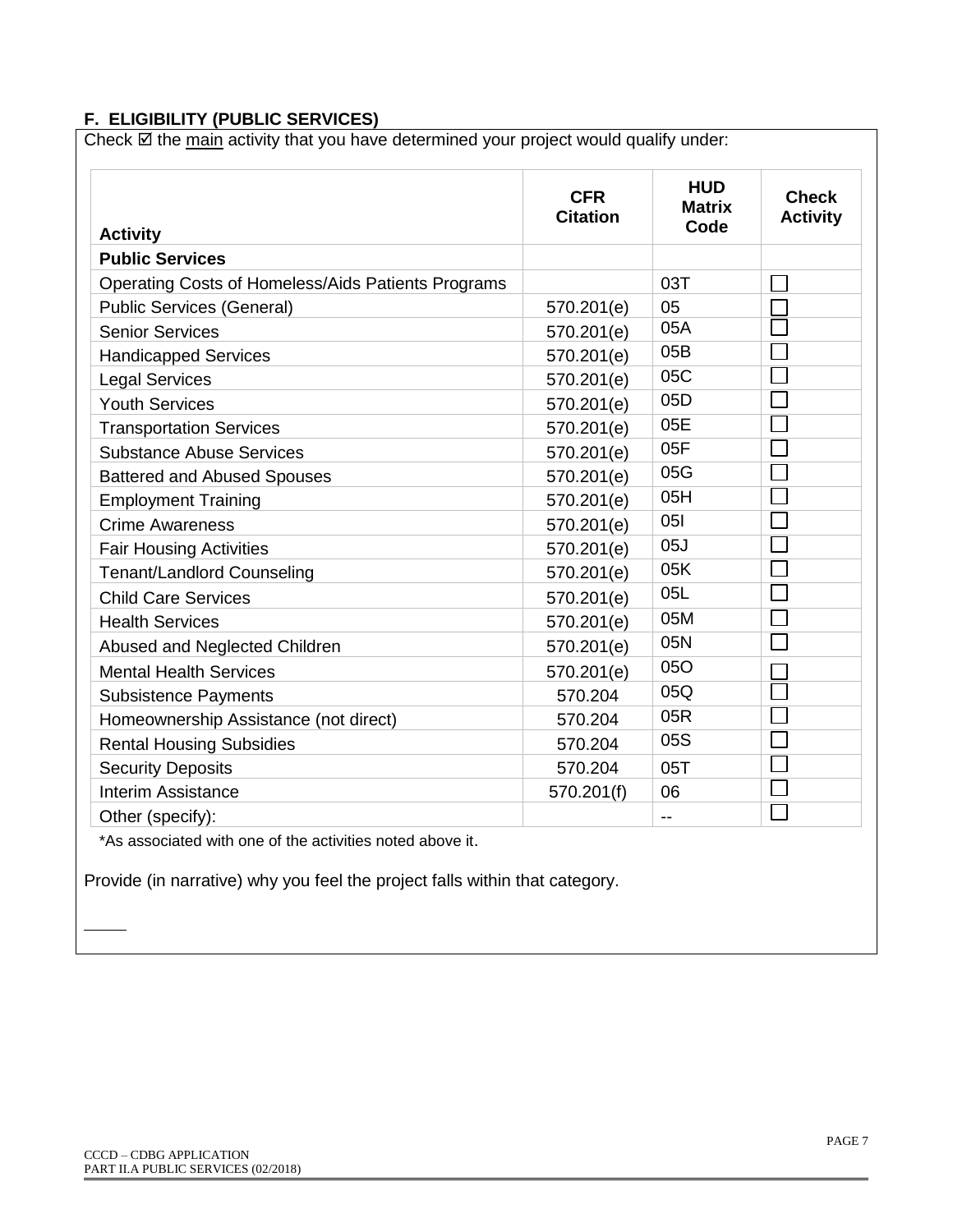## **G. PROJECT/PROGRAM BUDGET**

A. Please complete the line item budget below.

| Item                                  | 2018<br><b>CDBG Funds</b> | <b>Other Funds</b> | <b>Total Funds</b> |
|---------------------------------------|---------------------------|--------------------|--------------------|
| Example: Educational / Training Books | \$                        | \$                 | ሶ                  |
|                                       | \$                        | \$                 |                    |
|                                       | ጥ                         | \$                 | ጦ                  |
|                                       | Φ                         | \$                 |                    |
|                                       | \$                        | \$                 | ሰ<br>.D            |
|                                       | ጥ                         | \$                 | ጦ                  |
|                                       | ሖ                         | \$                 |                    |
|                                       | \$                        | \$                 | J.                 |
|                                       | ሶ                         | \$                 |                    |
|                                       | ጦ<br>Ф                    | \$                 |                    |
| <b>Total Project/Program Budget</b>   | S                         | \$                 | S                  |

### **H. CDBG FUNDING REQUEST COST JUSTIFICATION**

Please list line item expenditure budget for which County CDBG funds will be used. Include a narrative explanation for each line item (attach additional sheets if needed).

| <b>CDBG LINE ITEM</b> | <b>AMOUNT OF CDBG</b><br><b>FUNDS</b> | <b>NEED/COST JUSTIFICATION</b> |
|-----------------------|---------------------------------------|--------------------------------|
|                       |                                       |                                |
|                       |                                       |                                |
|                       |                                       |                                |
|                       |                                       |                                |
|                       |                                       |                                |
|                       |                                       |                                |
|                       |                                       |                                |
|                       |                                       |                                |
|                       |                                       |                                |
|                       |                                       |                                |
|                       |                                       |                                |
|                       |                                       |                                |
| Total                 |                                       |                                |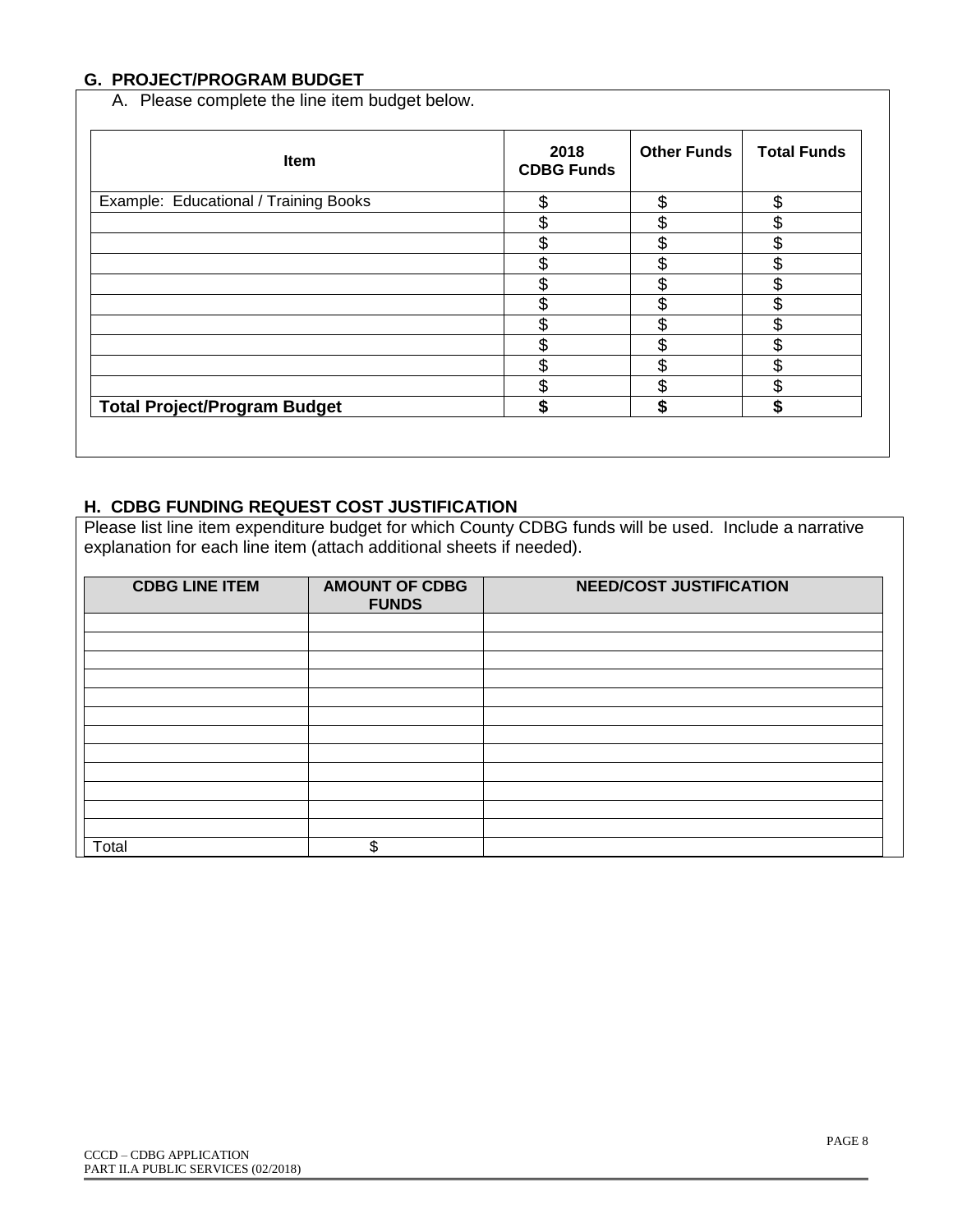#### **I. PROJECT/PROGRAM FUNDING SOURCES** Complete the following table providing information on all funding sources you anticipate using for the

| <b>Type</b>           | <b>Source</b> | Status* | Date of<br><b>Anticipated Award</b><br><b>Announcement</b> | <b>Amount</b> |
|-----------------------|---------------|---------|------------------------------------------------------------|---------------|
| <b>CDBG</b>           |               |         |                                                            |               |
| State                 |               |         |                                                            |               |
| <b>Other Federal</b>  |               |         |                                                            |               |
| Local                 |               |         |                                                            |               |
| Other                 |               |         |                                                            |               |
| Other                 |               |         |                                                            |               |
| Other                 |               |         |                                                            |               |
| Other                 |               |         |                                                            |               |
| Other                 |               |         |                                                            |               |
| Other                 |               |         |                                                            |               |
| Other                 |               |         |                                                            |               |
| Program Income (CDBG) |               |         |                                                            |               |
| Total                 |               |         |                                                            | \$            |

Reduction Options -- Can your project or program be funded at a reduced level if necessary?

 $\Box$  Yes  $\Box$  No Minimum amount of CDBG funds needed to make project viable:  $\$\_\_$ 

In the event one or more of the line items in your program budget is not realized, discuss the effect it would have on the proposed public service?

Explain how this program (whether it is a start-up or continuation) could be maintained and operated without continued or additional CDBG funding?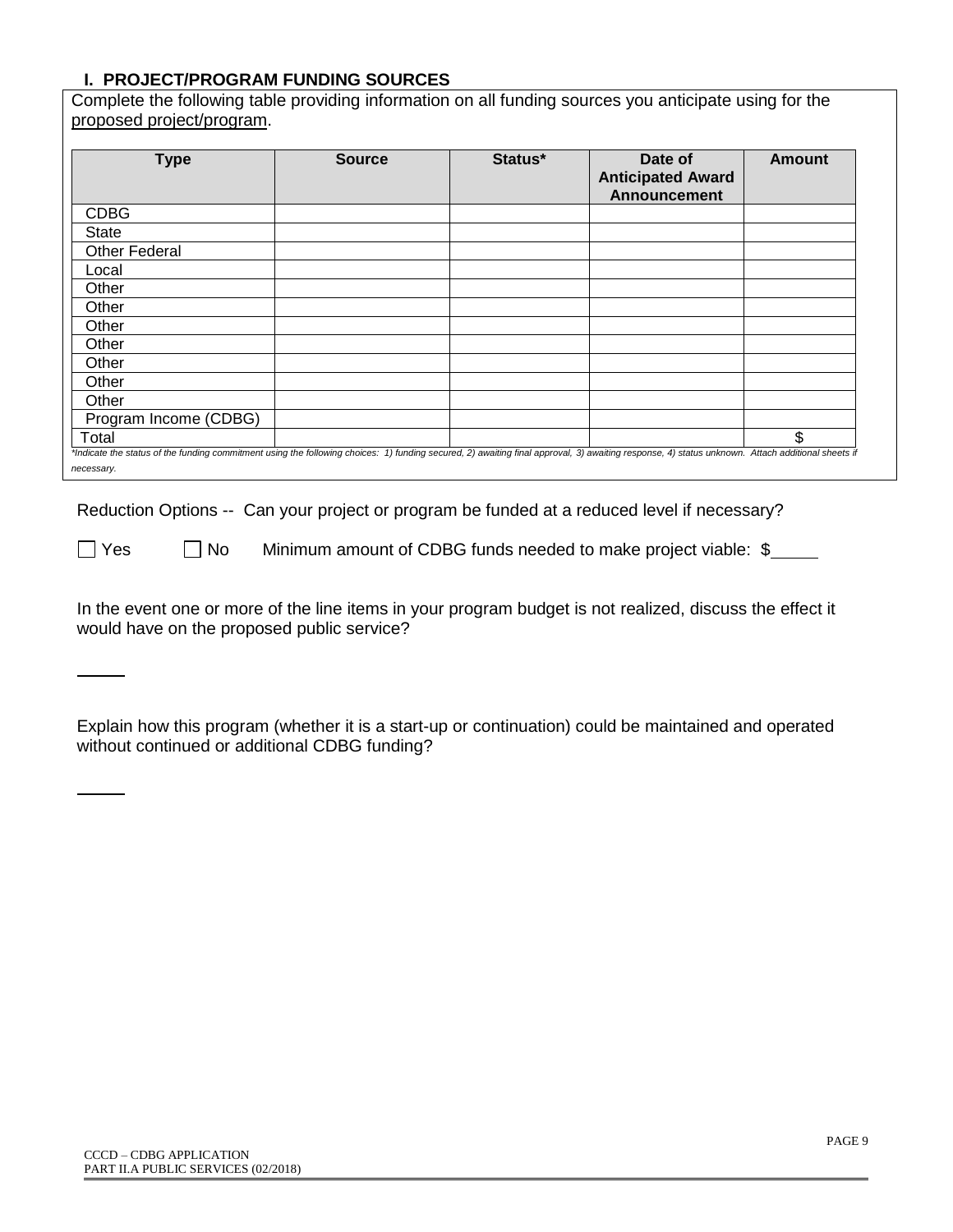# **J. AGENCY'S TOTAL BUDGET (PROPOSED AND PAST HISTORY)**

Complete the following table providing information on the entire agency's budget (revenues and expenditures). This includes funds that your agency plans to use for FY2018 – 2019 and have used in previous years.

|                | <b>FY2018-2019 (Projected)</b> |                     | $FY2017 - 2018$ |                     |
|----------------|--------------------------------|---------------------|-----------------|---------------------|
| <b>Type</b>    | <b>Revenues</b>                | <b>Expenditures</b> | <b>Revenues</b> | <b>Expenditures</b> |
| <b>CDBG</b>    |                                |                     |                 |                     |
| State          |                                |                     |                 |                     |
| Other Federal: |                                |                     |                 |                     |
| Local Gov't:   |                                |                     |                 |                     |
| Other:         |                                |                     |                 |                     |
| Other:         |                                |                     |                 |                     |
| Other:         |                                |                     |                 |                     |
| Other:         |                                |                     |                 |                     |
| Other:         |                                |                     |                 |                     |
| Other:         |                                |                     |                 |                     |
| Other:         |                                |                     |                 |                     |
| Total          |                                |                     |                 |                     |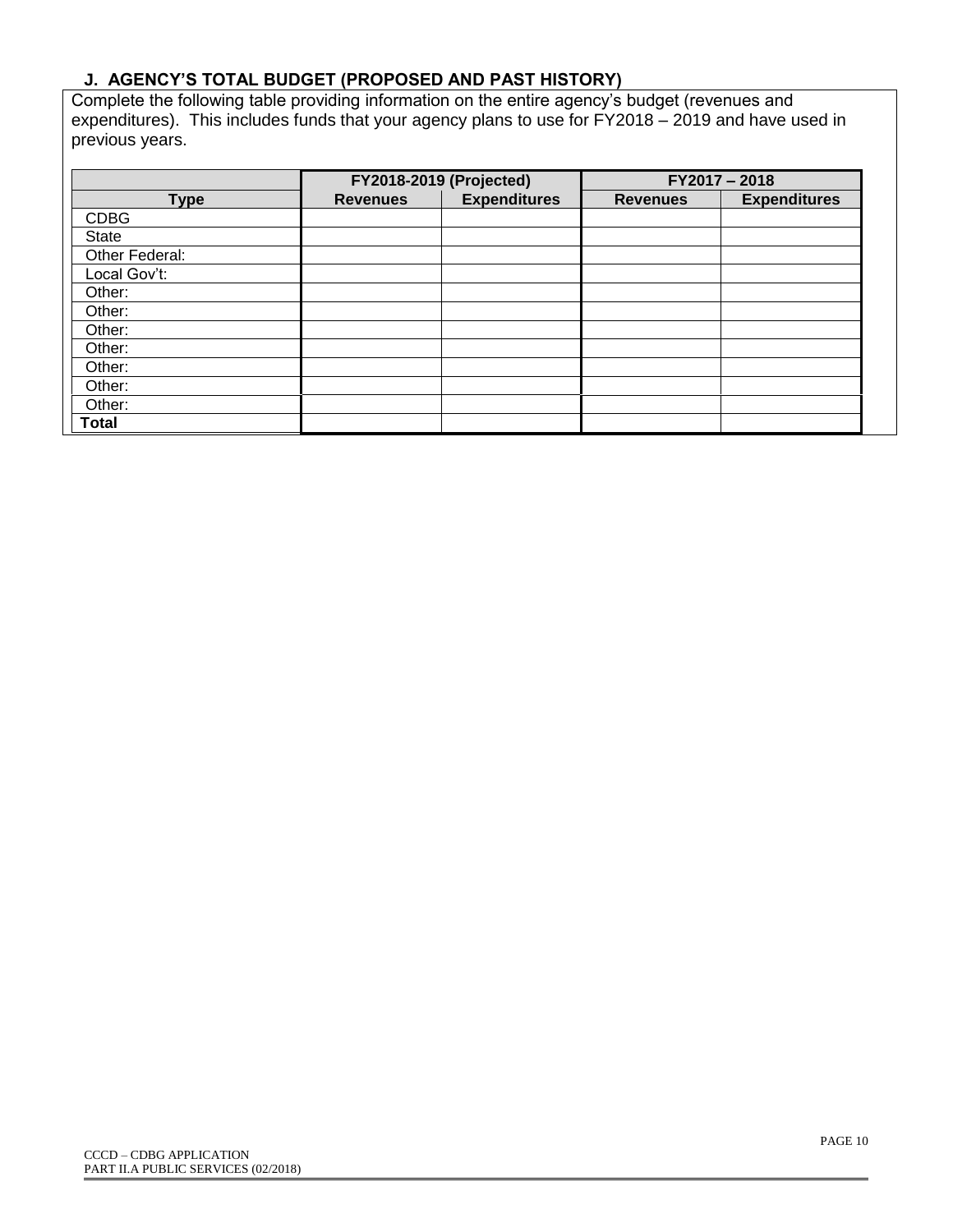## **K. PREVIOUS SUBRECIPIENTS ONLY**

| This section is to be completed by applicants that are current or previous recipients of Cumberland<br>County Community Development funds.                                                                                                                                                                           |
|----------------------------------------------------------------------------------------------------------------------------------------------------------------------------------------------------------------------------------------------------------------------------------------------------------------------|
| How many times has your agency received Cumberland County Community Development funds?                                                                                                                                                                                                                               |
|                                                                                                                                                                                                                                                                                                                      |
| Identify specific actions that have been taken in the last 12 months to reduce your agency's<br>dependence on Cumberland County CDBG funds?                                                                                                                                                                          |
| Continued CDBG funding can be provided based on an increased level of service for an existing<br>program. Explain below how your agency will meet this requirement.                                                                                                                                                  |
|                                                                                                                                                                                                                                                                                                                      |
| Consider the last Fiscal Year that your agency received funds through Cumberland County Community<br>Development. Were performance measures and timelines met? Did you serve the projected number<br>of clients originally projected?                                                                                |
| Please indicate percentage completed for the following:                                                                                                                                                                                                                                                              |
| % of the time<br>Reports submitted accurately and timely<br>$\%$<br>Percent of program budget expended<br>% of the time<br>Activity Summary Reports submitted accurately and timely<br>Out of the total number of clients projected to serve, indicate the percentage<br>of clients actually served<br>$\frac{0}{0}$ |
| Please give an explanation for any of the above percentages that were below 75%.                                                                                                                                                                                                                                     |
|                                                                                                                                                                                                                                                                                                                      |